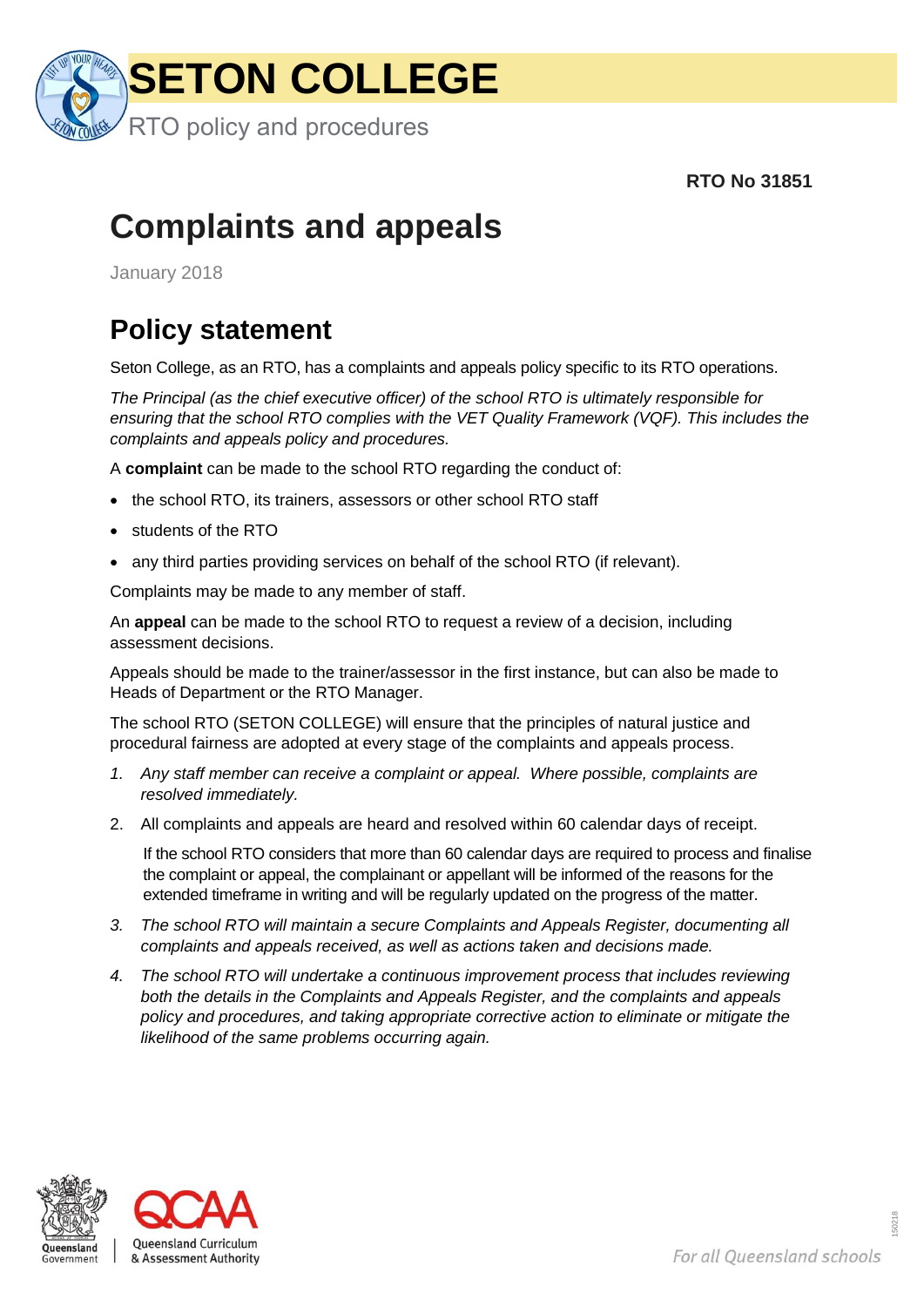## **Procedures**

- 1. If a complaint relates to a report about harm or safety, refer to your school's appropriate Student Protection procedures.
- 2. On receipt of a verbal complaint:
	- Resolve the complaint if possible, documenting the complaint, its cause, actions taken and decisions made in the secure Complaints and Appeals Register.
	- If the complaint cannot be promptly and simply resolved, advise that an appropriate staff member will deal with the complaint, but a written record of the complaint is required.
- 3. To put a complaint/appeal in writing, advise the complainant/appellant that:
	- they may use the support of a third party in progressing the complaint/appeal
	- they can either put the complaint/appeal in writing themselves using the form available at **Seton College Website or**
	- you can make a written record for them to sign. In this case
		- note whether the complainant/appellant wants the support of a third party
		- ensure the complainant signs and dates the form
		- **EXECUTE:** identify yourself, and your role within the school RTO
		- sign and date the form yourself.
- 4. On receipt of a written complaint/appeal:
	- if the complaint/appeal is not in relation to the RTO Manager
		- **forward it to the RTO Manager**
		- **EXECUTE:** enter it into the secure Complaints and Appeals Register.
	- if the complaint is in relation to the RTO Manager
		- **forward it to the Deputy Principal responsible for the Senior School**
		- enter it into a separate secure Complaints and Appeals Register, which is kept separate from the main Register.
	- send a prompt written acknowledgement to the complainant from either the RTO Manager or the Deputy Principal responsible for the Senior School, as appropriate.
- 5. To resolve the complaint/appeal, the RTO Manager and/or Deputy Principal:
	- discuss the issue/s with the staff member to whom the complaint/appeal was made
	- give the complainant/appellant an opportunity to present their case (they may be accompanied by other people as support or as representation)
	- give the relevant staff member, third party or student (as applicable) an opportunity to present their case. They also may be accompanied by other people as support or as representation.
	- if necessary, convene an independent panel, the Complaints and Appeals Committee, to hear the complaint/appeal. The committee must not have had previous involvement with the complaint/appeal, and

must include:

a representative of the Principal

|                                                                                                   | <b>File location:</b> E:\vet_seton_rto_complaints_appeals_2018.docx | <b>Review date:</b> Jan 2019 |                                             |
|---------------------------------------------------------------------------------------------------|---------------------------------------------------------------------|------------------------------|---------------------------------------------|
|                                                                                                   | Version 2 Jan 2018                                                  |                              | <b>Approved:</b> RTO Manager, Kathryn Flint |
|                                                                                                   | <b>Version date: SETON COLLEGE</b>                                  |                              |                                             |
| Ownership:                                                                                        |                                                                     |                              |                                             |
| RTO policy and procedures Complaints and appeals<br><b>Queensland Curriculum &amp; Assessment</b> |                                                                     |                              |                                             |